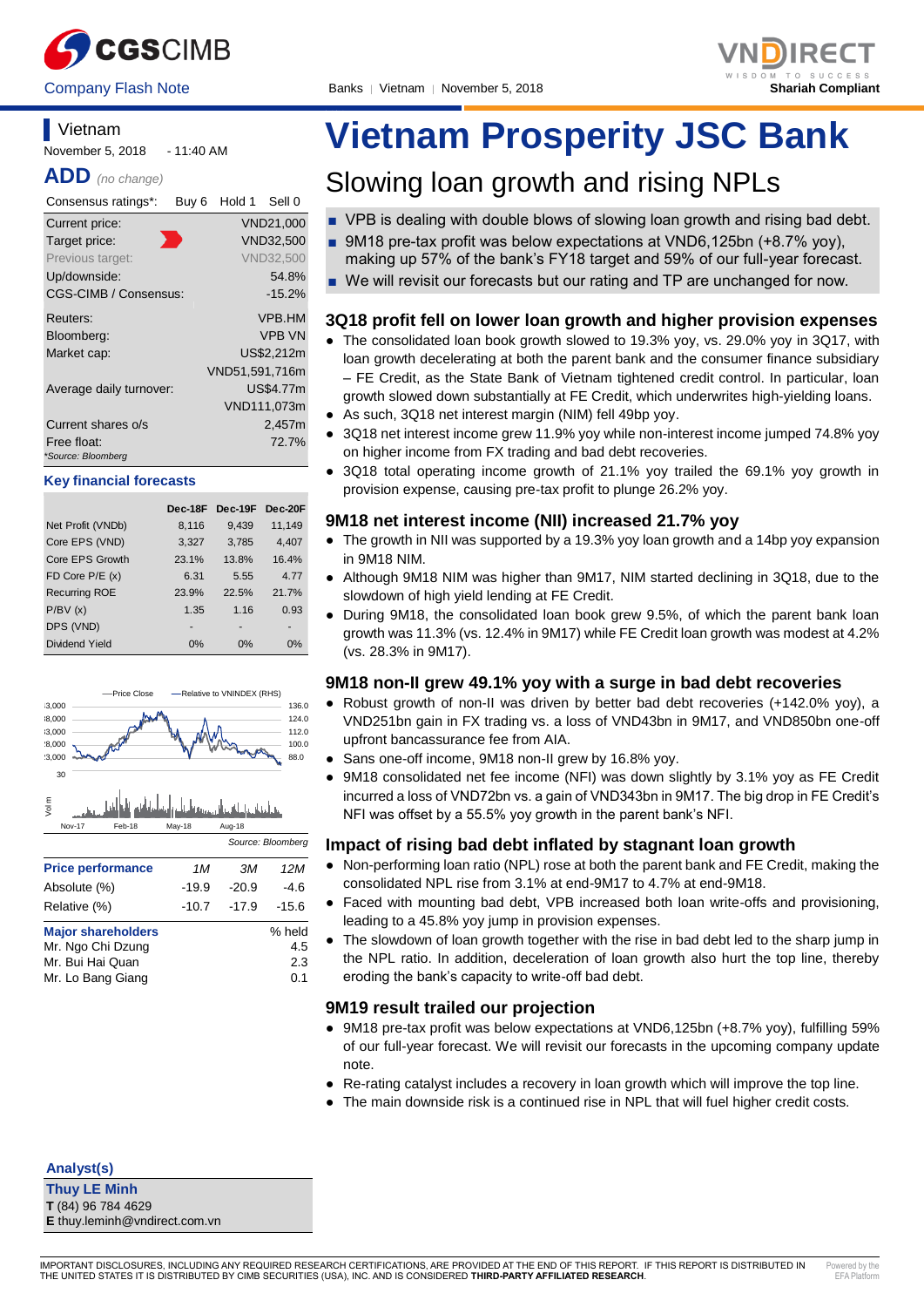



## **Figure 1: Results comparison**

| FYE (VNDbn)             | 3Q18     | <b>3Q17</b> | yoy%   | <b>2Q18</b> | qoq%  | 9M18     | 9M17     | yoy% | VND<br>FY18F | % of VND<br>FY18F<br>forecasts forecasts | <b>Comments</b>                                                                           |
|-------------------------|----------|-------------|--------|-------------|-------|----------|----------|------|--------------|------------------------------------------|-------------------------------------------------------------------------------------------|
| Net interest income     | 6,002    | 5,363       | 12%    | 6,160       | $-3%$ | 18,189   | 14,944   | 22%  | 25,386       | 72%                                      | Below our forecasts due to slowing loan<br>growth.                                        |
| Non-interest income     | 1,599    | 915         | 75%    | 691         | 131%  | 3,923    | 2,631    | 49%  | 4,813        | 82%                                      | Above our forecasts due to better bad debt<br>recoveries.                                 |
| Operating revenue       | 7,602    | 6,277       | 21%    | 6,851       | 11%   | 22,112   | 17,575   | 26%  | 30,199       | 73%                                      | In line with our forecasts.                                                               |
| Operation expenses      | (3, 104) | (2, 281)    | 36%    | (2,300)     | 35%   | (7, 793) | (6, 319) | 23%  | (10, 268)    | 76%                                      | Above our forecasts.                                                                      |
| Pre-provision profit    | 4,497    | 3,997       | 13%    | 4,551       | $-1%$ | 14.319   | 11,256   | 27%  | 19,931       | 72%                                      | Below our forecasts.                                                                      |
| Total provision charges | (2,748)  | (1,625)     | 69%    | (2,794)     | $-2%$ | (8, 194) | (5,620)  | 46%  | (9,603)      | 85%                                      | Above our forecasts due to rising bad debt and<br>higher write-offs than our projections. |
| Pre-tax profit          | 1,749    | 2,372       | $-26%$ | 1.757       | $0\%$ | 6,125    | 5,635    | 9%   | 10,329       | 59%                                      | Below our forecasts.                                                                      |
| Net profit              | 1,399    | .895        | $-26%$ | 1,415       | $-1%$ | 4,900    | 4,501    | 9%   | 8,263        | 59%                                      | Below our forecasts.                                                                      |
|                         |          |             |        |             |       |          |          |      |              |                                          | SOURCES: VND RESEARCH, COMPANY REPORTS                                                    |

| <b>Figure 2: Regional peers comparison</b> |                                    |             |                  |                 |               |         |       |        |       |                                                           |                        |       |
|--------------------------------------------|------------------------------------|-------------|------------------|-----------------|---------------|---------|-------|--------|-------|-----------------------------------------------------------|------------------------|-------|
| <b>Banks</b>                               | <b>Bloomberg Recomme</b><br>Ticker | ndation     | Closing<br>Price | Target<br>Price | Market<br>cap | P/BV(x) |       | P/E(x) |       | 3-yr Forward<br><b>EPS CAGR</b>                           | <b>ROE (%)</b>         |       |
|                                            |                                    |             | (local curr.)    | (local curr.)   | (US\$m)       | FY18F   | FY19F | FY18F  | FY19F | $\%$                                                      | FY18F                  | FY19F |
| Bank Rakyat Indonesia                      | <b>BBRIU</b>                       | ADD         | 3,280            | 4,700           | 26,743        | 2.2     | 1.9   | 12.4   | 10.3  | 15.4%                                                     | 18.5%                  | 19.8% |
| Bank Negara Indonesia                      | <b>BBNI IJ</b>                     | <b>ADD</b>  | 7,775            | 11,100          | 9,584         | 1.3     | 1.2   | 9.0    | 7.7   | 16.5%                                                     | 15.4%                  | 16.1% |
| Public Bank Bhd                            | PBK MK                             | <b>HOLD</b> | 25               | 26              | 22,878        | 2.4     | 2.2   | 16.8   | 15.6  | 5.5%                                                      | 14.6%                  | 14.5% |
| <b>BIMB Holdings</b>                       | <b>BIMB MK</b>                     | <b>HOLD</b> | 4                | 4               | 1,480         | 1.2     | 1.1   | 9.1    | 8.6   | 5.9%                                                      | 14.0%                  | 13.8% |
| Siam Commercial Bank                       | SCB TB                             | <b>HOLD</b> | 138              | 140             | 14,226        | 1.2     | 1.1   | 11.8   | 11.5  | 1.3%                                                      | 13.3%                  | 12.8% |
| Kiatnakin Bank                             | <b>KKP TB</b>                      | <b>HOLD</b> | 71               | 80              | 1,825         | 1.4     | 1.4   | 9.1    | 8.6   | 8.3%                                                      | 19.0%                  | 19.4% |
| Kasikombank                                | <b>KBANK TB</b>                    | ADD         | 203              | 244             | 14.750        | 1.3     | 1.2   | 12.5   | 11.6  | 10.8%                                                     | 13.6%                  | 13.6% |
| Vietcombank                                | <b>VCB VN</b>                      | ADD         | 56,200           | 79,500          | 8,664         | 3.2     | 2.8   | 21.3   | 18.2  | 20.7%                                                     | 16.3%                  | 16.4% |
| <b>Average</b>                             |                                    |             |                  |                 |               | 1.8     | 1.6   | 12.8   | 11.5  | 10.5%                                                     | 15.6%                  | 15.8% |
| <b>Vietnam Prosperity JSC Bank</b>         | <b>VPB VN</b>                      | <b>ADD</b>  | 21,000           | 32,500          | 2,211         | 1.4     | 1.2   | 6.3    | 5.5   | 17.7%                                                     | 23.9%                  | 22.5% |
|                                            |                                    |             |                  |                 |               |         |       |        |       |                                                           | PRICE AS OF 2 NOV 2018 |       |
|                                            |                                    |             |                  |                 |               |         |       |        |       | SOURCES: CGS-CIMB RESEARCH, VND RESEARCH, COMPANY REPORTS |                        |       |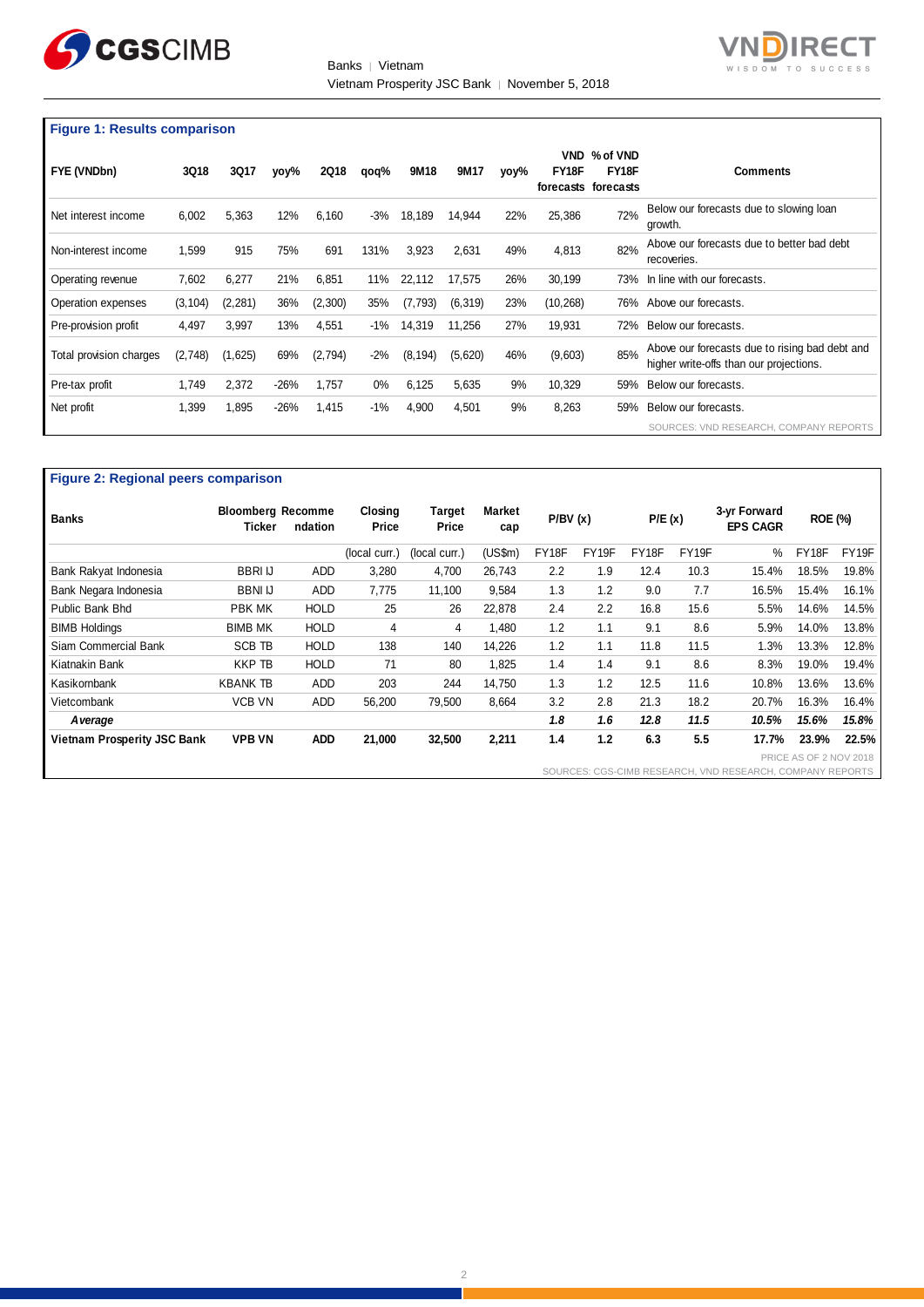



## **BY THE NUMBERS**

| <b>Profit &amp; Loss</b>                 |          |           |           |           |
|------------------------------------------|----------|-----------|-----------|-----------|
| (VNDb)                                   | Dec-17A  | Dec-18F   | Dec-19F   | Dec-20F   |
| Net Interest Income                      | 20.625   | 25.386    | 30.118    | 36.041    |
| <b>Total Non-Interest Income</b>         | 4.399    | 4.813     | 5.130     | 5.751     |
| <b>Operating Revenue</b>                 | 25.023   | 30,199    | 35,248    | 41,792    |
| <b>Total Non-Interest Expenses</b>       | (8, 895) | (10, 268) | (11, 984) | (14, 209) |
| <b>Pre-provision Operating Profit</b>    | 16,128   | 19,931    | 23,264    | 27,583    |
| <b>Total Provision Charges</b>           | (8,002)  | (9.603)   | (11, 282) | (13, 464) |
| <b>Operating Profit After Provisions</b> | 8,126    | 10.329    | 11,981    | 14,119    |
| Pretax Income/(Loss) from Assoc.         | $\Omega$ | $\Omega$  | $\Omega$  | O         |
| <b>Operating EBIT (incl Associates)</b>  | 8,126    | 10,329    | 11,981    | 14,119    |
| Non-Operating Income/(Expense)           | O        | $\Omega$  | $\Omega$  | O         |
| Profit Before Tax (pre-El)               | 8,126    | 10,329    | 11,981    | 14,119    |
| <b>Exceptional Items</b>                 |          |           |           |           |
| Pre-tax Profit                           | 8,126    | 10,329    | 11,981    | 14,119    |
| Taxation                                 | (1,688)  | (2,066)   | (2,396)   | (2,824)   |
| Consolidation Adjustments & Others       |          |           |           |           |
| Exceptional Income - post-tax            |          |           |           |           |
| <b>Profit After Tax</b>                  | 6,438    | 8,263     | 9,585     | 11,295    |
| Minority Interests                       |          |           |           |           |
| Pref. & Special Div                      | $\Omega$ | $\Omega$  | $\Omega$  | $\Omega$  |
| FX And Other Adj.                        | (147)    | (147)     | (147)     | (147)     |
| <b>Net Profit</b>                        | 6,292    | 8.116     | 9,439     | 11,149    |
| <b>Recurring Net Profit</b>              | 6.292    | 8.116     | 9.439     | 11.149    |

| <b>Balance Sheet Employment</b>  |         |         |         |         |
|----------------------------------|---------|---------|---------|---------|
|                                  | Dec-17A | Dec-18F | Dec-19F | Dec-20F |
| Gross Loans/Cust Deposits        | 137%    | 137%    | 138%    | 139%    |
| Avg Loans/Avg Deposits           | 127%    | 137%    | 138%    | 138%    |
| Avg Liquid Assets/Avg Assets     | 30.4%   | 28.4%   | 26.6%   | 25.0%   |
| Avg Liquid Assets/Avg IEAs       | 32.3%   | 30.0%   | 28.0%   | 26.0%   |
| Net Cust Loans/Assets            | 64.6%   | 66.8%   | 68.9%   | 71.0%   |
| Net Cust Loans/Broad Deposits    | 77.1%   | 80.3%   | 83.0%   | 85.9%   |
| Equity & Provns/Gross Cust Loans | 18.0%   | 19.5%   | 20.1%   | 21.2%   |
| Asset Risk Weighting             | 86.1%   | 88.5%   | 89.1%   | 89.7%   |
| Provision Charge/Avg Cust Loans  | 4.89%   | 4.80%   | 4.73%   | 4.73%   |
| Provision Charge/Avg Assets      | 3.16%   | 3.22%   | 3.29%   | 3.40%   |
| Total Write Offs/Average Assets  | 2.74%   | 2.84%   | 2.70%   | 2.80%   |



| <b>Balance Sheet</b>                          |          |          |           |          |
|-----------------------------------------------|----------|----------|-----------|----------|
| (VNDb)                                        | Dec-17A  | Dec-18F  | $Dec-19F$ | Dec-20F  |
| <b>Total Gross Loans</b>                      | 206.646  | 242.142  | 284.703   | 335,941  |
| Liquid Assets & Invst. (Current)              | 54.983   | 60.453   | 66.498    | 73.148   |
| Other Int. Earning Assets                     |          |          |           |          |
| <b>Total Gross Int. Earning Assets</b>        | 261,629  | 302,595  | 351,202   | 409,089  |
| Total Provisions/Loan Loss Reserve            | (3, 149) | (4,271)  | (6, 291)  | (8,684)  |
| <b>Total Net Interest Earning Assets</b>      | 258,481  | 298,324  | 344.910   | 400,406  |
| Intangible Assets                             | 351      | 375      | 402       | 430      |
| Other Non-Interest Earning Assets             | 16,344   | 17,489   | 18,713    | 20,023   |
| <b>Total Non-Interest Earning Assets</b>      | 16,695   | 17,864   | 19,114    | 20,452   |
| <b>Cash And Marketable Securities</b>         | 2,574    | 2,754    | 2.947     | 3,154    |
| Long-term Investments                         | $\Omega$ | $\Omega$ | $\Omega$  | $\Omega$ |
| <b>Total Assets</b>                           | 277,750  | 318,943  | 366,972   | 424,012  |
| <b>Customer Interest-Bearing Liabilities</b>  | 199.655  | 231.428  | 269.727   | 314.689  |
| <b>Bank Deposits</b>                          | 33.200   | 34.061   | 34.949    | 35.865   |
| Interest Bearing Liabilities: Others          | 4,086    | 3,955    | 4,140     | 4.334    |
| <b>Total Interest-Bearing Liabilities</b>     | 236.942  | 269,444  | 308,816   | 354,888  |
| <b>Bank's Liabilities Under Acceptances</b>   |          |          |           |          |
| <b>Total Non-Interest Bearing Liabilities</b> | 11,115   | 11,352   | 12.327    | 12,147   |
| <b>Total Liabilities</b>                      | 248.057  | 280.796  | 321,144   | 367.035  |
| <b>Shareholders' Equity</b>                   | 29.693   | 38.147   | 45.828    | 56.977   |
| <b>Minority Interests</b>                     | $\Omega$ | $\Omega$ | $\Omega$  | n        |
| <b>Total Equity</b>                           | 29,693   | 38,147   | 45,828    | 56,977   |

#### **Key Ratios**

|                                          | Dec-17A | Dec-18F   | Dec-19F   | Dec-20F   |
|------------------------------------------|---------|-----------|-----------|-----------|
| <b>Total Income Growth</b>               | 48.4%   | 20.7%     | 16.7%     | 18.6%     |
| <b>Operating Profit Growth</b>           | 57.5%   | 23.6%     | 16.7%     | 18.6%     |
| Pretax Profit Growth                     | 64.8%   | 27.1%     | 16.0%     | 17.8%     |
| Net Interest To Total Income             | 82.4%   | 84.1%     | 85.4%     | 86.2%     |
| Cost Of Funds                            | 6.13%   | 6.31%     | 6.38%     | 6.49%     |
| Return On Interest Earning Assets        | 14.3%   | 14.7%     | 14.9%     | 15.1%     |
| Net Interest Spread                      | 8.19%   | 8.35%     | 8.48%     | 8.66%     |
| Net Interest Margin (Avg Deposits)       | 16.0%   | 17.4%     | 17.4%     | 17.5%     |
| Net Interest Margin (Avg RWA)            | 10.1%   | 9.7%      | 9.9%      | 10.2%     |
| Provisions to Pre Prov. Operating Profit | 49.6%   | 48.2%     | 48.5%     | 48.8%     |
| Interest Return On Average Assets        | 8.14%   | 8.51%     | 8.78%     | 9.11%     |
| <b>Effective Tax Rate</b>                | 20.8%   | 20.0%     | 20.0%     | 20.0%     |
| Net Dividend Payout Ratio                | NA.     | <b>NA</b> | <b>NA</b> | <b>NA</b> |
| Return On Average Assets                 | 2.48%   | 2.72%     | 2.75%     | 2.82%     |

#### **Key Drivers**

|                                | Dec-17A | Dec-18F | Dec-19F  | Dec-20F  |
|--------------------------------|---------|---------|----------|----------|
| Loan Growth (%)                | 26.3%   | 19.0%   | 19.2%    | 19.5%    |
| Net Interest Margin (%)        | 8.6%    | 9.0%    | 9.2%     | 9.5%     |
| Non Interest Income Growth (%) | 159.4%  | 9.4%    | 6.6%     | 12.1%    |
| Cost-income Ratio (%)          | 35.5%   | 34.0%   | 34.0%    | 34.0%    |
| Net NPL Ratio (%)              | $-6.3%$ | $-8.5%$ | $-10.5%$ | $-12.3%$ |
| Loan Loss Reserve (%)          | 50.8%   | 50.8%   | 59.2%    | 67.3%    |
| GP Ratio (%)                   | 1.0%    | 1.1%    | 1.4%     | 1.6%     |
| Tier 1 Ratio (%)               | 12.4%   | 13.5%   | 14.0%    | 14.9%    |
| Total CAR (%)                  | 14.6%   | 14.9%   | 14.8%    | 15.3%    |
| Deposit Growth (%)             | 7.9%    | 18.5%   | 18.7%    | 18.7%    |
| Loan-deposit Ratio (%)         | 134.4%  | 134.7%  | 134.7%   | 135.0%   |
| Gross NPL Ratio (%)            | 3.4%    | 3.9%    | 4.1%     | 4.2%     |
| Fee Income Growth (%)          | 69.8%   | 15.0%   | 15.0%    | 15.0%    |

SOURCES: VND RESEARCH, COMPANY REPORTS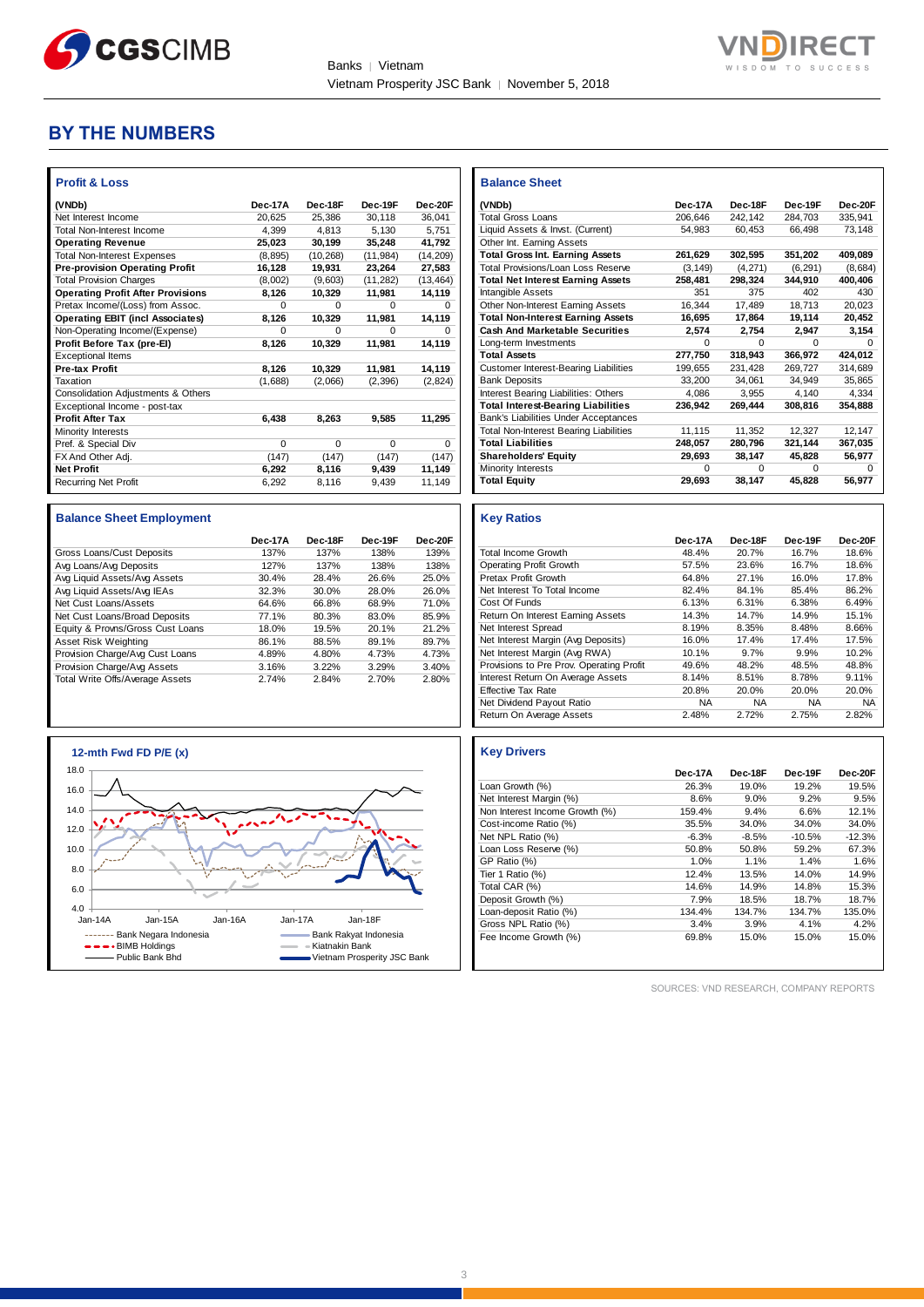



#### **DISCLAIMER**

The content of this report (including the views and opinions expressed therein, and the information comprised therein) has been prepared by and belongs to VNDIRECT Securities Corporation, and is distributed by CGS-CIMB or CIMB Investment Bank Berhad ("CIMB"), as the case may be, pursuant to an arrangement between VNDIRECT Securities Corporation and CGS-CIMB. VNDIRECT Securities Corporation is not an affiliate of CGS-CIMB or CIMB.

This report is not directed to, or intended for distribution to or use by, any person or entity who is a citizen or resident of or located in any locality, state, country or other jurisdiction where such distribution, publication, availability or use would be contrary to law or regulation.

By accepting this report, the recipient hereof represents and warrants that he is entitled to receive such report in accordance with the restrictions set forth below and agrees to be bound by the limitations contained herein (including the "Restrictions on Distributions" set out below). Any failure to comply with these limitations may constitute a violation of law. This publication is being supplied to you strictly on the basis that it will remain confidential. No part of this report may be (i) copied, photocopied, duplicated, stored or reproduced in any form by any means or (ii) redistributed or passed on, directly or indirectly, to any other person in whole or in part, for any purpose without the prior written consent of CGS-CIMB or CIMB, as the case may be.

The information contained in this research report is prepared from data believed to be correct and reliable at the time of issue of this report.

VNDIRECT Securities Corporation may or may not issue regular reports on the subject matter of this report at any frequency and may cease to do so or change the periodicity of reports at any time. None of VNDIRECT Securities Corporation, CGS-CIMB or CIMB is under any obligation to update this report in the event of a material change to the information contained in this report. None of VNDIRECT Securities Corporation, CGS-CIMB or CIMB has any and will accept any, obligation to (i) check or ensure that the contents of this report remain current, reliable or relevant, (ii) ensure that the content of this report constitutes all the information a prospective investor may require, (iii) ensure the adequacy, accuracy, completeness, reliability or fairness of any views, opinions and information, and accordingly, VNDIRECT Securities Corporation, CGS-CIMB and CIMB and their respective affiliates and related persons including China Galaxy International Financial Holdings Limited ("CGIFHL") and CIMB Group Sdn. Bhd. ("CIMBG") and their respective related corporations (and their respective directors, associates, connected persons and/or employees) shall not be liable in any manner whatsoever for any consequences (including but not limited to any direct, indirect or consequential losses, loss of profits and damages) of any reliance thereon or usage thereof. In particular, VNDIRECT Securities Corporation, CGS-CIMB and CIMB disclaim all responsibility and liability for the views and opinions set out in this report.

Unless otherwise specified, this report is based upon reasonable sources. Such sources will, unless otherwise specified, for market data, be market data and prices available from the main stock exchange or market where the relevant security is listed, or, where appropriate, any other market. Information on the accounts and business of company(ies) will generally be based on published statements of the company(ies), information disseminated by regulatory information services, other publicly available information and information resulting from our research. Whilst every effort is made to ensure that statements of facts made in this report are accurate, all estimates, projections, forecasts, expressions of opinion and other subjective judgments contained in this report are based on assumptions considered to be reasonable as of the date of the document in which they are contained and must not be construed as a representation that the matters referred to therein will occur. Past performance is not a reliable indicator of future performance. The value of investments may go down as well as up and those investing may, depending on the investments in question, lose more than the initial investment. No report shall constitute an offer or an invitation by or on behalf of CGS-CIMB, CIMB, or VNDIRECT Securities Corporation, or their respective affiliates (including CGIFHL, CIMBG and their respective related corporations) to any person to buy or sell any investments.

CGS-CIMB, CIMB and/or VNDIRECT Securities Corporation and/or their respective affiliates and related corporations (including CGIFHL, CIMBG and their respective related corporations), their respective directors, associates, connected parties and/or employees may own or have positions in securities of the company(ies) covered in this research report or any securities related thereto and may from time to time add to or dispose of, or may be materially interested in, any such securities. Further, CGS-CIMB, CIMB and/or VNDIRECT Securities Corporation, and/or their respective affiliates and their respective related corporations (including CGIFHL, CIMBG and their respective related corporations) do and seek to do business with the company(ies) covered in this research report and may from time to time act as market maker or have assumed an underwriting commitment in securities of such company(ies), may sell them to or buy them from customers on a principal basis and may also perform or seek to perform significant investment banking, advisory, underwriting or placement services for or relating to such company(ies) as well as solicit such investment, advisory or other services from any entity mentioned in this report.

CGS-CIMB, CIMB and/or VNDIRECT Securities Corporation and/or their respective affiliates (including CGIFHL, CIMBG and their respective related corporations) may enter into an agreement with the company(ies) covered in this report relating to the production of research reports. CGS-CIMB, CIMB and/or VNDIRECT Securities Corporation may disclose the contents of this report to the company(ies) covered by it and may have amended the contents of this report following such disclosure.

The analyst responsible for the production of this report hereby certifies that the views expressed herein accurately and exclusively reflect his or her personal views and opinions about any and all of the issuers or securities analysed in this report and were prepared independently and autonomously. No part of the compensation of the analyst(s) was, is, or will be directly or indirectly related to the inclusion of specific recommendations(s) or view(s) in this report. The analyst(s) who prepared this research report is prohibited from receiving any compensation, incentive or bonus based on specific investment banking transactions or for providing a specific recommendation for, or view of, a particular company. Information barriers and other arrangements may be established where necessary to prevent conflicts of interests arising. However, the analyst(s) may receive compensation that is based on his/their coverage of company(ies) in the performance of his/their duties or the performance of his/their recommendations and the research personnel involved in the preparation of this report may also participate in the solicitation of the businesses as described above. In reviewing this research report, an investor should be aware that any or all of the foregoing, among other things, may give rise to real or potential conflicts of interest. Additional information is, subject to the duties of confidentiality, available on request.

The term "VNDIRECT Securities Corporation" shall, unless the context otherwise requires, mean VNDIRECT Securities Corporation and its affiliates, subsidiaries and related companies. The term "CGS-CIMB" shall denote, where appropriate, the relevant entity distributing or disseminating the report in the particular jurisdiction referenced below, or, in every other case except as otherwise stated herein, CIMB Securities International Pte. Ltd. and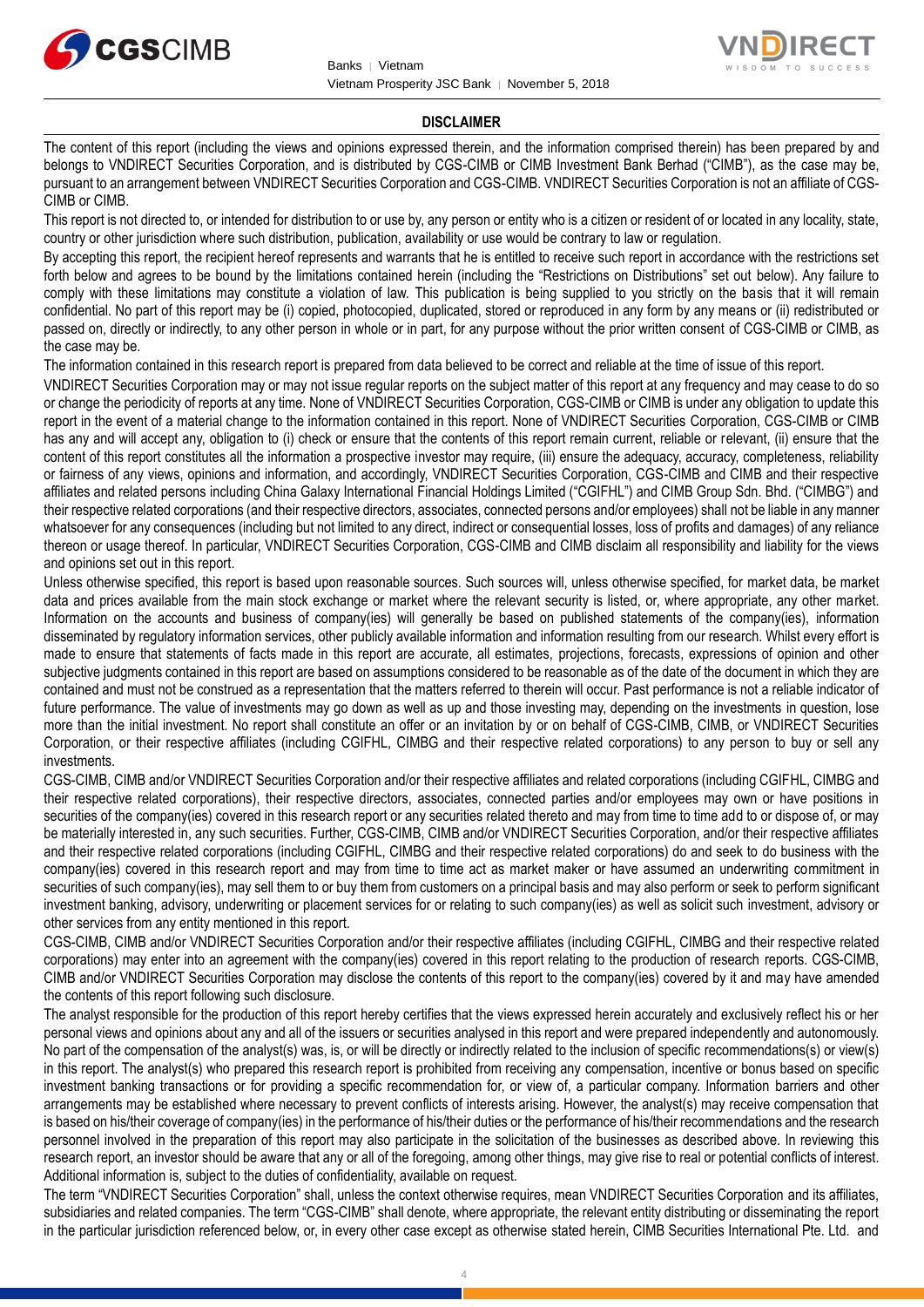



its affiliates, subsidiaries and related corporations.

#### **CGS-CIMB**

| Country     | <b>CGS-CIMB Entity</b>                           | <b>Regulated by</b>                                             |
|-------------|--------------------------------------------------|-----------------------------------------------------------------|
| Hong Kong   | <b>CGS-CIMB Securities Limited</b>               | Securities and Futures Commission Hong Kong                     |
| India       | CGS-CIMB Securities (India) Private Limited      | Securities and Exchange Board of India (SEBI)                   |
| Indonesia   | PT CGS-CIMB Sekuritas Indonesia                  | Financial Services Authority of Indonesia                       |
| Singapore   | CGS-CIMB Research Pte. Ltd.                      | Monetary Authority of Singapore                                 |
| South Korea | <b>CGS-CIMB Securities Limited, Korea Branch</b> | Financial Services Commission and Financial Supervisory Service |
| Thailand    | CGS-CIMB Securities (Thailand) Co. Ltd.          | Securities and Exchange Commission Thailand                     |

#### **CIMB**

| ∶ountr\  | <b>CIML</b><br>.<br>- -<br>Entity            | b٧<br>--- -<br>.<br>παιει                                |
|----------|----------------------------------------------|----------------------------------------------------------|
| Malavsia | CIMB<br>Berhad<br>Investment<br>レハハレ<br>Dank | Malavsia<br>`ommissior<br>$\sim$<br>urities<br>vv.<br>ುರ |

(i) As of November 5, 2018 VNDIRECT Securities Corporation has a proprietary position in the securities (which may include but not limited to shares, warrants, call warrants and/or any other derivatives) in the following company or companies covered or recommended in this report: (a) -

(ii) As of November 5, 2018, the analyst(s) who prepared this report, and the associate(s), has / have an interest in the securities (which may include but not limited to shares, warrants, call warrants and/or any other derivatives) in the following company or companies covered or recommended in this report:

(a) -

This report does not purport to contain all the information that a prospective investor may require. CGS-CIMB, and VNDIRECT Securities Corporation and their respective affiliates (including CGIFHL, CIMBG and their related corporations) do not make any guarantee, representation or warranty, express or implied, as to the adequacy, accuracy, completeness, reliability or fairness of any such information and opinion contained in this report. None of CGS-CIMB, CIMB and VNDIRECT Securities Corporation and their respective affiliates nor their related persons (including CGIFHL, CIMBG and their related corporations) shall be liable in any manner whatsoever for any consequences (including but not limited to any direct, indirect or consequential losses, loss of profits and damages) of any reliance thereon or usage thereof.

This report is general in nature and has been prepared for information purposes only. It is intended for circulation amongst CGS-CIMB's, CIMB's and their respective affiliates' (including CGIFHL's, CIMBG's and their respective related corporations') clients generally and does not have regard to the specific investment objectives, financial situation and the particular needs of any specific person who may receive this report. The information and opinions in this report are not and should not be construed or considered as an offer, recommendation or solicitation to buy or sell the subject securities, related investments or other financial instruments or any derivative instrument, or any rights pertaining thereto.

Investors are advised to make their own independent evaluation of the information contained in this research report, consider their own individual investment objectives, financial situation and particular needs and consult their own professional and financial advisers as to the legal, business, financial, tax and other aspects before participating in any transaction in respect of the securities of company(ies) covered in this research report. The securities of such company(ies) may not be eligible for sale in all jurisdictions or to all categories of investors.

**Australia:** Despite anything in this report to the contrary, this research is provided in Australia by CGS-CIMB Securities (Singapore) Pte. Ltd. and CGS-CIMB Securities (Hong Kong) Limited. This research is only available in Australia to persons who are "wholesale clients" (within the meaning of the Corporations Act 2001 (Cth) and is supplied solely for the use of such wholesale clients and shall not be distributed or passed on to any other person. You represent and warrant that if you are in Australia, you are a "wholesale client". This research is of a general nature only and has been prepared without taking into account the objectives, financial situation or needs of the individual recipient. CGS-CIMB Securities (Singapore) Pte. Ltd. and CGS-CIMB Securities (Hong Kong) Limited do not hold, and are not required to hold an Australian financial services license. CGS-CIMB Securities (Singapore) Pte. Ltd. and CGS-CIMB Securities (Hong Kong) Limited rely on "passporting" exemptions for entities appropriately licensed by the Monetary Authority of Singapore (under ASIC Class Order 03/1102) and the Securities and Futures Commission in Hong Kong (under ASIC Class Order 03/1103).

**Canada:** This research report has not been prepared in accordance with the disclosure requirements of Dealer Member Rule 3400 – Research Restrictions and Disclosure Requirements of the Investment Industry Regulatory Organization of Canada. For any research report distributed by CIBC, further disclosures related to CIBC conflicts of interest can be found at https://researchcentral.cibcwm.com.

**China:** For the purpose of this report, the People's Republic of China ("PRC") does not include the Hong Kong Special Administrative Region, the Macau Special Administrative Region or Taiwan. The distributor of this report has not been approved or licensed by the China Securities Regulatory Commission or any other relevant regulatory authority or governmental agency in the PRC. This report contains only marketing information. The distribution of this report is not an offer to buy or sell to any person within or outside PRC or a solicitation to any person within or outside of PRC to buy or sell any instruments described herein. This report is being issued outside the PRC to a limited number of institutional investors and may not be provided to any person other than the original recipient and may not be reproduced or used for any other purpose.

**France:** Only qualified investors within the meaning of French law shall have access to this report. This report shall not be considered as an offer to subscribe to, or used in connection with, any offer for subscription or sale or marketing or direct or indirect distribution of financial instruments and it is not intended as a solicitation for the purchase of any financial instrument.

**Germany:** This report is only directed at persons who are professional investors as defined in sec 31a(2) of the German Securities Trading Act (WpHG). This publication constitutes research of a non-binding nature on the market situation and the investment instruments cited here at the time of the publication of the information.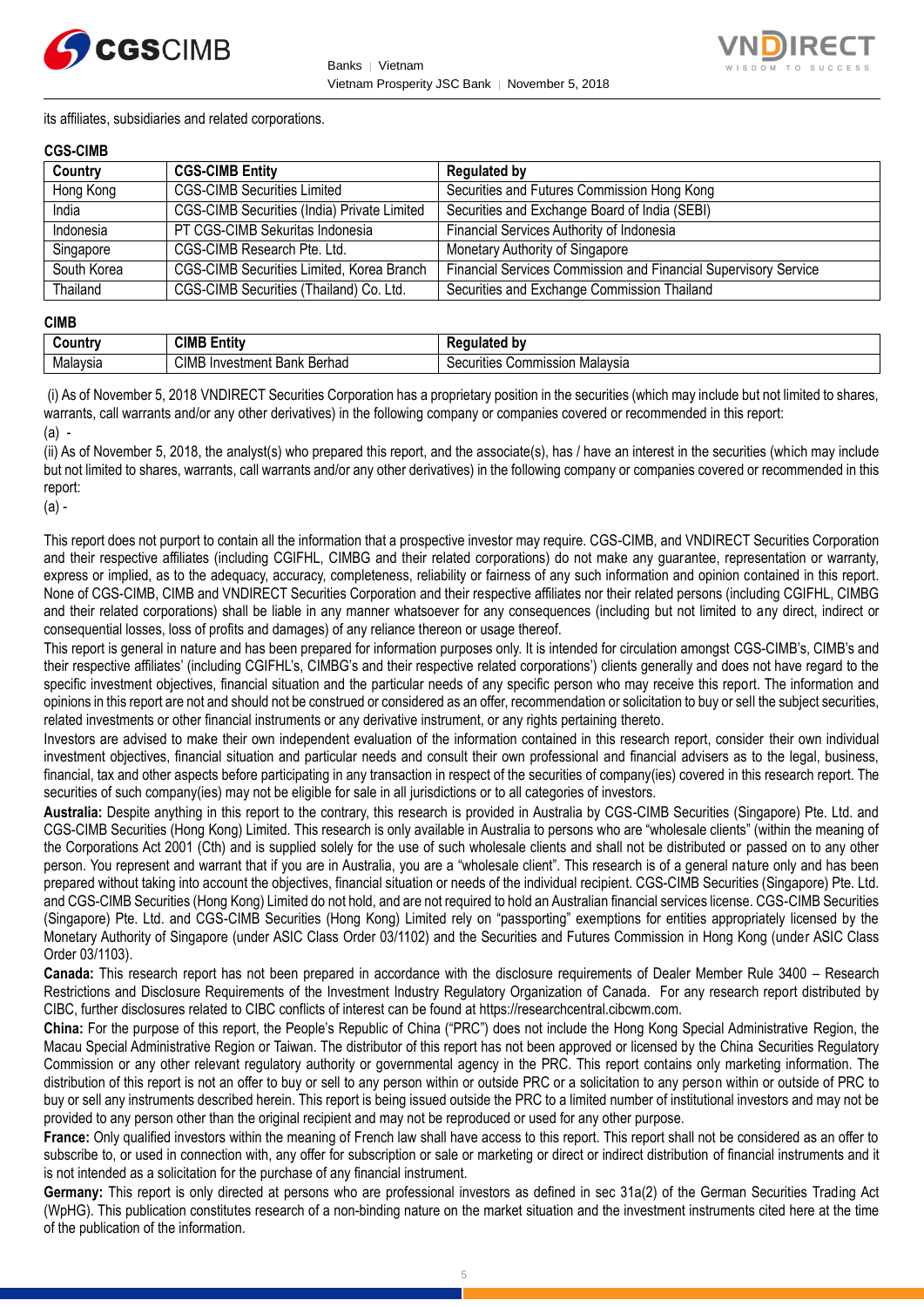



The current prices/yields in this issue are based upon closing prices from Bloomberg as of the day preceding publication. Please note that neither the German Federal Financial Supervisory Agency (BaFin), nor any other supervisory authority exercises any control over the content of this report.

**Hong Kong:** This report is issued and distributed in Hong Kong by CGS-CIMB Securities (Hong Kong) Limited ("CHK") which is licensed in Hong Kong by the Securities and Futures Commission for Type 1 (dealing in securities), Type 4 (advising on securities) and Type 6 (advising on corporate finance) activities. Any investors wishing to purchase or otherwise deal in the securities covered in this report should contact the Head of Sales at CGS-CIMB Securities (Hong Kong) Limited. The views and opinions in this research report are of VNDIRECT Securities Corporation as of the date hereof and are subject to change. If the Financial Services and Markets Act of the United Kingdom or the rules of the Financial Conduct Authority apply to a recipient, our obligations owed to such recipient therein are unaffected. CHK has no obligation to update its opinion or the information in this research report.

CHK does not make a market on other securities mentioned in the report.

**India:** This report is issued and distributed in India by CGS-CIMB Securities (India) Private Limited ("CIMB India") which is registered with the National Stock Exchange of India Limited and BSE Limited as a trading and clearing member under the Securities and Exchange Board of India (Stock Brokers and Sub-Brokers) Regulations, 1992. In accordance with the provisions of Regulation 4(g) of the Securities and Exchange Board of India (Investment Advisers) Regulations, 2013, CGS-CIMB India is not required to seek registration with the Securities and Exchange Board of India ("SEBI") as an Investment Adviser. CGS-CIMB India is registered with SEBI as a Research Analyst pursuant to the SEBI (Research Analysts) Regulations, 2014 ("Regulations").

This report does not take into account the particular investment objectives, financial situations, or needs of the recipients. It is not intended for and does not deal with prohibitions on investment due to law/jurisdiction issues etc. which may exist for certain persons/entities. Recipients should rely on their own investigations and take their own professional advice before investment.

The report is not a "prospectus" as defined under Indian Law, including the Companies Act, 2013, and is not, and shall not be, approved by, or filed or registered with, any Indian regulator, including any Registrar of Companies in India, SEBI, any Indian stock exchange, or the Reserve Bank of India. No offer, or invitation to offer, or solicitation of subscription with respect to any such securities listed or proposed to be listed in India is being made, or intended to be made, to the public, or to any member or section of the public in India, through or pursuant to this report.

The research analysts, strategists or economists principally responsible for the preparation of this research report are segregated from the other activities of CGS-CIMB India and they have received compensation based upon various factors, including quality, accuracy and value of research, firm profitability or revenues, client feedback and competitive factors. Research analysts', strategists' or economists' compensation is not linked to investment banking or capital markets transactions performed or proposed to be performed by CGS-CIMB India or its affiliates.

CGS-CIMB India has not received any investment banking related compensation from the companies mentioned in the report in the past 12 months. CGS-CIMB India has not received any compensation from the companies mentioned in the report in the past 12 months.

**Indonesia:** This report is issued and distributed by PT CGS-CIMB Sekuritas Indonesia ("CGS-CIMB Indonesia"). The views and opinions in this research report are our own as of the date hereof and are subject to change. CGS-CIMB Indonesia has no obligation to update its opinion or the information in this research report. Neither this report nor any copy hereof may be distributed in Indonesia or to any Indonesian citizens wherever they are domiciled or to Indonesian residents except in compliance with applicable Indonesian capital market laws and regulations.

This research report is not an offer of securities in Indonesia. The securities referred to in this research report have not been registered with the Financial Services Authority (Otoritas Jasa Keuangan) pursuant to relevant capital market laws and regulations, and may not be offered or sold within the territory of the Republic of Indonesia or to Indonesian citizens through a public offering or in circumstances which constitute an offer within the meaning of the Indonesian capital market law and regulations.

**Ireland:** CGS-CIMB is not an investment firm authorised in the Republic of Ireland and no part of this document should be construed as CGS-CIMB acting as, or otherwise claiming or representing to be, an investment firm authorised in the Republic of Ireland.

**Malaysia:** This report is distributed in Malaysia by CIMB solely for the benefit of and for the exclusive use of our clients. Recipients of this report are to contact CIMB, at 17th Floor Menara CIMB No. 1 Jalan Stesen Sentral 2, Kuala Lumpur Sentral 50470 Kuala Lumpur, Malaysia, in respect of any matters arising from or in connection with this report. CIMB has no obligation to update, revise or reaffirm its opinion or the information in this research reports after the date of this report.

**New Zealand:** In New Zealand, this report is for distribution only to persons who are wholesale clients pursuant to section 5C of the Financial Advisers Act 2008.

**Singapore:** This report is issued and distributed by CGS-CIMB Research Pte Ltd ("CGS-CIMBR"). CGS-CIMBR is a financial adviser licensed under the Financial Advisers Act, Cap 110 ("FAA") for advising on investment products, by issuing or promulgating research analyses or research reports, whether in electronic, print or other form. Accordingly CGS-CIMBR is a subject to the applicable rules under the FAA unless it is able to avail itself to any prescribed exemptions.

Recipients of this report are to contact CGS-CIMB Research Pte Ltd, 50 Raffles Place, #16-02 Singapore Land Tower, Singapore in respect of any matters arising from, or in connection with this report. CGS-CIMBR has no obligation to update its opinion or the information in this research report. This publication is strictly confidential and is for private circulation only. If you have not been sent this report by CGS-CIMBR directly, you may not rely, use or disclose to anyone else this report or its contents.

If the recipient of this research report is not an accredited investor, expert investor or institutional investor, CGS-CIMBR accepts legal responsibility for the contents of the report without any disclaimer limiting or otherwise curtailing such legal responsibility. If the recipient is an accredited investor, expert investor or institutional investor, the recipient is deemed to acknowledge that CGS-CIMBR is exempt from certain requirements under the FAA and its attendant regulations, and as such, is exempt from complying with the following :

(a) Section 25 of the FAA (obligation to disclose product information);

(b) Section 27 (duty not to make recommendation with respect to any investment product without having a reasonable basis where you may be reasonably expected to rely on the recommendation) of the FAA;

(c) MAS Notice on Information to Clients and Product Information Disclosure [Notice No. FAA-N03];

(d) MAS Notice on Recommendation on Investment Products [Notice No. FAA-N16];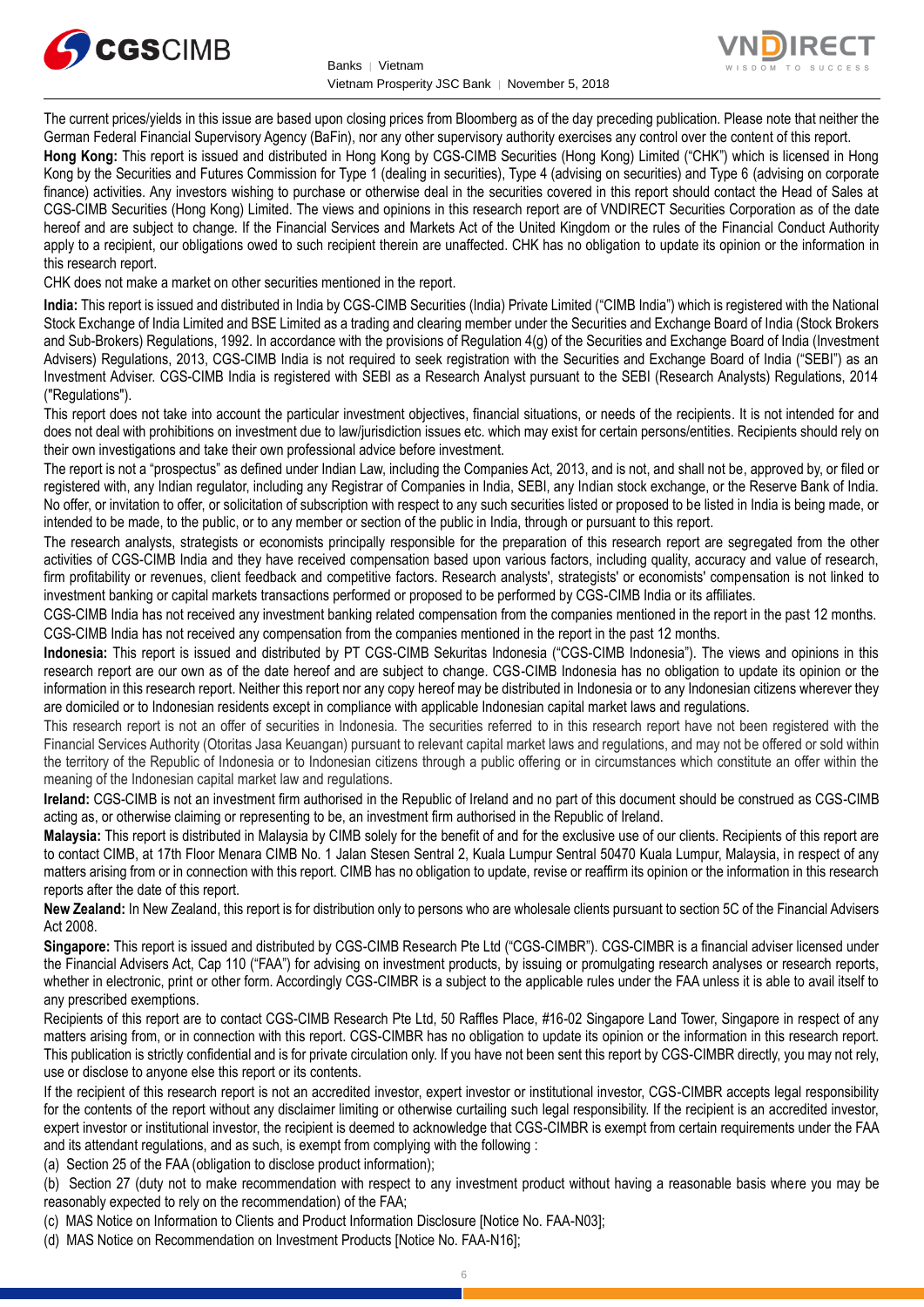



(e) Section 36 (obligation on disclosure of interest in securities), and

(f) any other laws, regulations, notices, directive, guidelines, circulars and practice notes which are relates to the above, to the extent permitted by applicable laws, as may be amended from time to time, and any other laws, regulations, notices, directive, guidelines, circulars, and practice notes as we may notify you from time to time. In addition, the recipient who is an accredited investor, expert investor or institutional investor acknowledges that a CGS-CIMBR is exempt from Section 27 of the FAA, the recipient will also not be able to file a civil claim against CGS-CIMBR for any loss or damage arising from the recipient's reliance on any recommendation made by CGS-CIMBR which would otherwise be a right that is available to the recipient under Section 27 of the FAA, the recipient will also not be able to file a civil claim against CGS-CIMBR for any loss or damage arising from the recipient's reliance on any recommendation made by CGS-CIMBR which would otherwise be a right that is available to the recipient under Section 27 of the FAA.

CGS-CIMBR, its affiliates and related corporations, their directors, associates, connected parties and/or employees may own or have positions in securities of the company(ies) covered in this research report or any securities related thereto and may from time to time add to or dispose of, or may be materially interested in, any such securities. Further, CGS-CIMBR, its affiliates and its related corporations do and seek to do business with the company(ies) covered in this research report and may from time to time act as market maker or have assumed an underwriting commitment in securities of such company(ies), may sell them to or buy them from customers on a principal basis and may also perform or seek to perform significant investment banking, advisory, underwriting or placement services for or relating to such company(ies) as well as solicit such investment, advisory or other services from any entity mentioned in this report.

As of November 5, 2018, CGS-CIMBR does not have a proprietary position in the recommended securities in this report.

CGS-CIMBR does not make a market on the securities mentioned in the report.

**South Korea:** This report is issued and distributed in South Korea by CGS-CIMB Securities (Hong Kong) Limited, Korea Branch ("CGS-CIMB Korea") which is licensed as a cash equity broker, and regulated by the Financial Services Commission and Financial Supervisory Service of Korea. In South Korea, this report is for distribution only to professional investors under Article 9(5) of the Financial Investment Services and Capital Market Act of Korea ("FSCMA").

**Spain:** This document is a research report and it is addressed to institutional investors only. The research report is of a general nature and not personalised and does not constitute investment advice so, as the case may be, the recipient must seek proper advice before adopting any investment decision. This document does not constitute a public offering of securities.

CGS-CIMB is not registered with the Spanish Comision Nacional del Mercado de Valores to provide investment services.

**Sweden:** This report contains only marketing information and has not been approved by the Swedish Financial Supervisory Authority. The distribution of this report is not an offer to sell to any person in Sweden or a solicitation to any person in Sweden to buy any instruments described herein and may not be forwarded to the public in Sweden.

**Switzerland:** This report has not been prepared in accordance with the recognized self-regulatory minimal standards for research reports of banks issued by the Swiss Bankers' Association (Directives on the Independence of Financial Research).

**Thailand:** This report is issued and distributed by CGS-CIMB Securities (Thailand) Co. Ltd. ("CGS-CIMB Thailand") based upon sources believed to be reliable (but their accuracy, completeness or correctness is not guaranteed). The statements or expressions of opinion herein were arrived at after due and careful consideration for use as information for investment. Such opinions are subject to change without notice and CGS-CIMB Thailand has no obligation to update its opinion or the information in this research report.

CGS-CIMB Thailand may act or acts as Market Maker, and issuer and offerer of Derivative Warrants and Structured Note which may have the following securities as its underlying securities. Investors should carefully read and study the details of the derivative warrants in the prospectus before making investment decisions.

AAV, ADVANC, AMATA, ANAN, AOT, AP, BA, BANPU, BBL, BCH, BCP, BCPG, BDMS, BEAUTY, BEC, BEM, BJC, BH, BIG, BLA, BLAND, BPP, BTS, CBG, CENTEL, CHG, CK, CKP, COM7, CPALL, CPF, CPN, DELTA, DTAC, EA, EGCO, EPG, GFPT, GLOBAL, GLOW, GPSC, GUNKUL, HMPRO, INTUCH, IRPC, ITD, IVL, KBANK, KCE, KKP, KTB, KTC, LH, LHBANK, LPN, MAJOR, MALEE, MEGA, MINT, MONO, MTLS, PLANB, PSH, PTL, PTG, PTT, PTTEP, PTTGC, QH, RATCH, ROBINS, S, SAWAD, SCB, SCC, SCCC, SIRI, SPALI, SPRC, STEC, STPI, SUPER, TASCO, TCAP, THAI, THANI, THCOM, TISCO, TKN, TMB, TOP, TPIPL, TRUE, TTA, TU, TVO, UNIQ, VGI, WHA, WORK.

#### **Corporate Governance Report:**

The disclosure of the survey result of the Thai Institute of Directors Association ("IOD") regarding corporate governance is made pursuant to the policy of the Office of the Securities and Exchange Commission. The survey of the IOD is based on the information of a company listed on the Stock Exchange of Thailand and the Market for Alternative Investment disclosed to the public and able to be accessed by a general public investor. The result, therefore, is from the perspective of a third party. It is not an evaluation of operation and is not based on inside information.

The survey result is as of the date appearing in the Corporate Governance Report of Thai Listed Companies. As a result, the survey result may be changed after that date. CIMBT does not confirm nor certify the accuracy of such survey result.

| <b>SCOLE</b><br><b>Range:</b> | 100<br>۵N<br>JU                              | 80<br>$\circ$<br>ంక<br>$\overline{\phantom{0}}$ | 70<br>$\overline{\phantom{a}}$<br>. . | $\sim$<br>Below<br>/U or | No<br>Result<br>Survey |
|-------------------------------|----------------------------------------------|-------------------------------------------------|---------------------------------------|--------------------------|------------------------|
| <b>Description.</b>           | -<br>Lyonllon <sup>+</sup><br>⊏xcelle⊓t<br>. | Ver<br>000نا                                    | Good<br>.                             | N/A                      |                        |

**United Arab Emirates:** The distributor of this report has not been approved or licensed by the UAE Central Bank or any other relevant licensing authorities or governmental agencies in the United Arab Emirates. This report is strictly private and confidential and has not been reviewed by, deposited or registered with UAE Central Bank or any other licensing authority or governmental agencies in the United Arab Emirates. This report is being issued outside the United Arab Emirates to a limited number of institutional investors and must not be provided to any person other than the original recipient and may not be reproduced or used for any other purpose. Further, the information contained in this report is not intended to lead to the sale of investments under any subscription agreement or the conclusion of any other contract of whatsoever nature within the territory of the United Arab Emirates.

**United Kingdom and European Economic Area (EEA):** In the United Kingdom and European Economic Area, this material is also being distributed by CGS-CIMB Securities (UK) Limited ("CGS-CIMB UK"). CGS-CIMB UK is authorized and regulated by the Financial Conduct Authority and its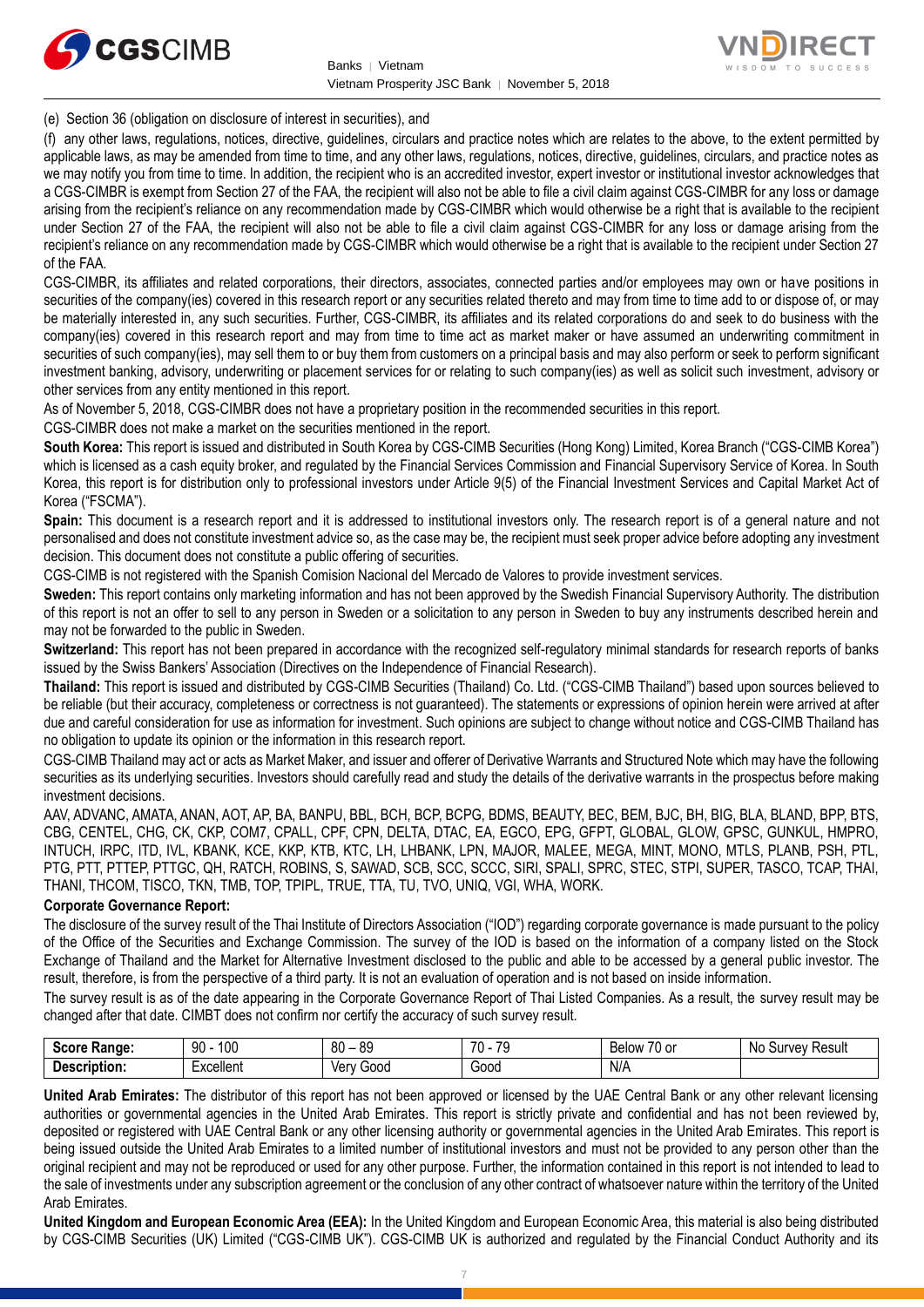



registered office is at 27 Knightsbridge, London, SW1X7YB. The material distributed by CGS-CIMB UK has been prepared in accordance with CGS-CIMB's policies for managing conflicts of interest arising as a result of publication and distribution of this material. This material is for distribution only to, and is solely directed at, selected persons on the basis that those persons: (a) are eligible counterparties and professional clients of CGS-CIMB UK; (b) have professional experience in matters relating to investments falling within Article 19(5) of the Financial Services and Markets Act 2000 (Financial Promotion) Order 2005 (as amended, the "Order"), (c) fall within Article 49(2)(a) to (d) ("high net worth companies, unincorporated associations etc") of the Order; (d) are outside the United Kingdom subject to relevant regulation in each jurisdiction, material(all such persons together being referred to as "relevant persons"). This material is directed only at relevant persons and must not be acted on or relied on by persons who are not relevant persons. Any investment or investment activity to which this material relates is available only to relevant persons and will be engaged in only with relevant persons.

Where this material is labelled as non-independent, it does not provide an impartial or objective assessment of the subject matter and does not constitute independent "research" (cannot remove research from here under the applicable rules of the Financial Conduct Authority in the UK. Consequently, any such non-independent material will not have been prepared in accordance with legal requirements designed to promote the independence of research (cannot remove research from here) and will not subject to any prohibition on dealing ahead of the dissemination of research. Any such non-independent material must be considered as a marketing communication.

**United States:** This research report is distributed in the United States of America by CGS-CIMB Securities (USA) Inc, a U.S. registered broker-dealer and a related company of CGS-CIMB Research Pte Ltd, PT CGS-CIMB Sekuritas Indonesia, CGS-CIMB Securities (Thailand) Co. Ltd, CGS-CIMB Securities (Hong Kong) Limited, CGS-CIMB Securities (India) Private Limited, and is distributed solely to persons who qualify as "U.S. Institutional Investors" as defined in Rule 15a-6 under the Securities and Exchange Act of 1934. This communication is only for Institutional Investors whose ordinary business activities involve investing in shares, bonds, and associated securities and/or derivative securities and who have professional experience in such investments. Any person who is not a U.S. Institutional Investor or Major Institutional Investor must not rely on this communication. The delivery of this research report to any person in the United States of America is not a recommendation to effect any transactions in the securities discussed herein, or an endorsement of any opinion expressed herein. CGS-CIMB Securities (USA) Inc, is a FINRA/SIPC member and takes responsibility for the content of this report. For further information or to place an order in any of the above-mentioned securities please contact a registered representative of CGS-CIMB Securities (USA) Inc.

CGS-CIMB Securities (USA) Inc. does not make a market on other securities mentioned in the report.

CGS-CIMB Securities (USA) Inc. has not managed or co-managed a public offering of any of the securities mentioned in the past 12 months.

CGS-CIMB Securities (USA) Inc. has not received compensation for investment banking services from any of the company mentioned in the past 12 months.

CGS-CIMB Securities (USA) Inc. neither expects to receive nor intends to seek compensation for investment banking services from any of the company mentioned within the next 3 months.

Other jurisdictions: In any other jurisdictions, except if otherwise restricted by laws or regulations, this report is only for distribution to professional,<br>institutional or sophisticated investors as defined in the laws

| institutional or sophisticated investors as defined in the laws and regulations of such jurisdictions. |                         |                                |  |  |  |
|--------------------------------------------------------------------------------------------------------|-------------------------|--------------------------------|--|--|--|
| Distribution of stock ratings and investment banking clients for quarter ended on 30 September 2018    |                         |                                |  |  |  |
| 759 companies under coverage for quarter ended on 30 September 2018                                    |                         |                                |  |  |  |
|                                                                                                        | Rating Distribution (%) | Investment Banking clients (%) |  |  |  |
| hhA                                                                                                    | 60.5%                   | 4.2%                           |  |  |  |
| Hold                                                                                                   | 25.8%                   | 2.4%                           |  |  |  |
| Reduce                                                                                                 | 13.7%                   | በ 4%                           |  |  |  |

#### **Spitzer Chart for stock being researched ( 2 year data )**



Price Close

**Vietnam Prosperity JSC Bank (VPB VN)**